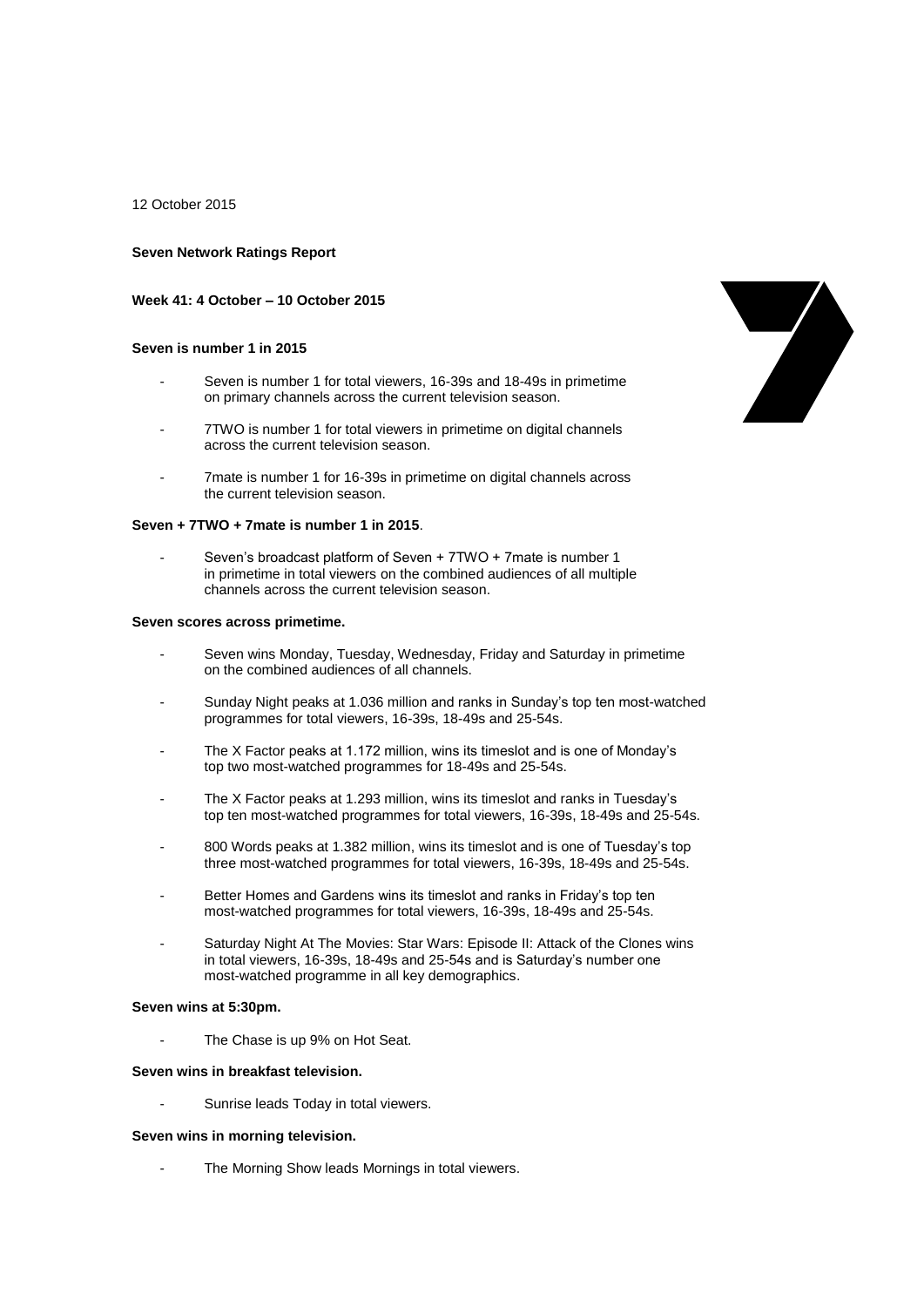# **Seven scores in the most-watched programmes:**

| 800 Words                                   | 1.727 million |
|---------------------------------------------|---------------|
| The X Factor - Tuesday                      | 1.563 million |
| The X Factor – Monday                       | 1.488 million |
| Seven News - Sunday                         | 1.426 million |
| The Force                                   | 1.233 million |
| Sunday Night                                | 1.232 million |
| Home and Away                               | 1.229 million |
| <b>Better Homes and Gardens</b>             | 1.218 million |
| Seven News                                  | 1.212 million |
| <b>Border Security</b>                      | 1.205 million |
| Seven News - Saturday                       | 1.194 million |
| Highway Patrol                              | 1.122 million |
| Star Wars: Episode II: Attack of the Clones | 1.052 million |

Metropolitan and Regional Combined Audiences

# **Primetime audience demographics for primary channels**

| 6:00pm-midnight Week 41, 2015 |       |       |       |            |            |  |
|-------------------------------|-------|-------|-------|------------|------------|--|
| <b>Audience shares</b>        | Seven | Nine  | Ten   | <b>ABC</b> | <b>SBS</b> |  |
| All People                    | 20.1% | 22.2% | 12.6% | 13.0%      | 4.9%       |  |
| $16 - 39s$                    | 18.2% | 24.6% | 18.2% | 6.2%       | 3.0%       |  |
| 18-49s                        | 19.2% | 24.6% | 17.3% | 7.2%       | 3.5%       |  |
| 25-54s                        | 19.9% | 24.6% | 16.1% | 8.2%       | 3.8%       |  |

# **Primetime audience demographics for digital channels**

| 6:00pm-midnight Week 41, 2015 |       |            |        |            |  |  |
|-------------------------------|-------|------------|--------|------------|--|--|
| <b>Audience shares</b>        | Total | $16 - 39s$ | 18-49s | $25 - 54s$ |  |  |
| 7TWO                          | 5.2%  | 1.9%       | 2.4%   | 2.8%       |  |  |
| 7 <sub>mate</sub>             | 3.2%  | 5.2%       | 4.7%   | 4.3%       |  |  |
| GO!                           | 4.6%  | 6.8%       | 5.7%   | 5.2%       |  |  |
| Gem                           | 3.0%  | 2.6%       | 2.6%   | 2.6%       |  |  |
| One                           | 2.8%  | 2.7%       | 3.1%   | 3.2%       |  |  |
| Eleven                        | 2.6%  | 4.7%       | 4.0%   | 3.6%       |  |  |
| ABC <sub>2</sub>              | 2.6%  | 2.9%       | 2.5%   | 2.4%       |  |  |
| ABC <sub>3</sub>              | 0.6%  | 0.5%       | 0.4%   | 0.4%       |  |  |
| ABC News 24                   | 1.5%  | 1.0%       | 1.4%   | 1.5%       |  |  |
| SBS <sub>2</sub>              | 1.1%  | 1.4%       | 1.3%   | 1.3%       |  |  |
| NITV:                         | 0.1%  | 0.1%       | 0.1%   | 0.1%       |  |  |

# **Primetime audience demographics for combined audiences of all channels**.

| 6:00pm-midnight Week 41, 2015 |       |       |       |            |            |  |
|-------------------------------|-------|-------|-------|------------|------------|--|
| <b>Audience shares</b>        | Seven | Nine  | Ten   | <b>ABC</b> | <b>SBS</b> |  |
| All People                    | 28.5% | 29.8% | 17.9% | 17.7%      | 6.0%       |  |
| 16-39s                        | 25.4% | 33.9% | 25.6% | 10.6%      | 4.5%       |  |
| 18-49s                        | 26.3% | 32.8% | 24.3% | 11.6%      | 5.0%       |  |
| 25-54s                        | 27.0% | 32.4% | 22.9% | 12.5%      | 5.3%       |  |

FTA Channels and Total TV

Copyright Oztam Data: Consolidated (Live + As Live + TSV) and Overnight (Live + As Live).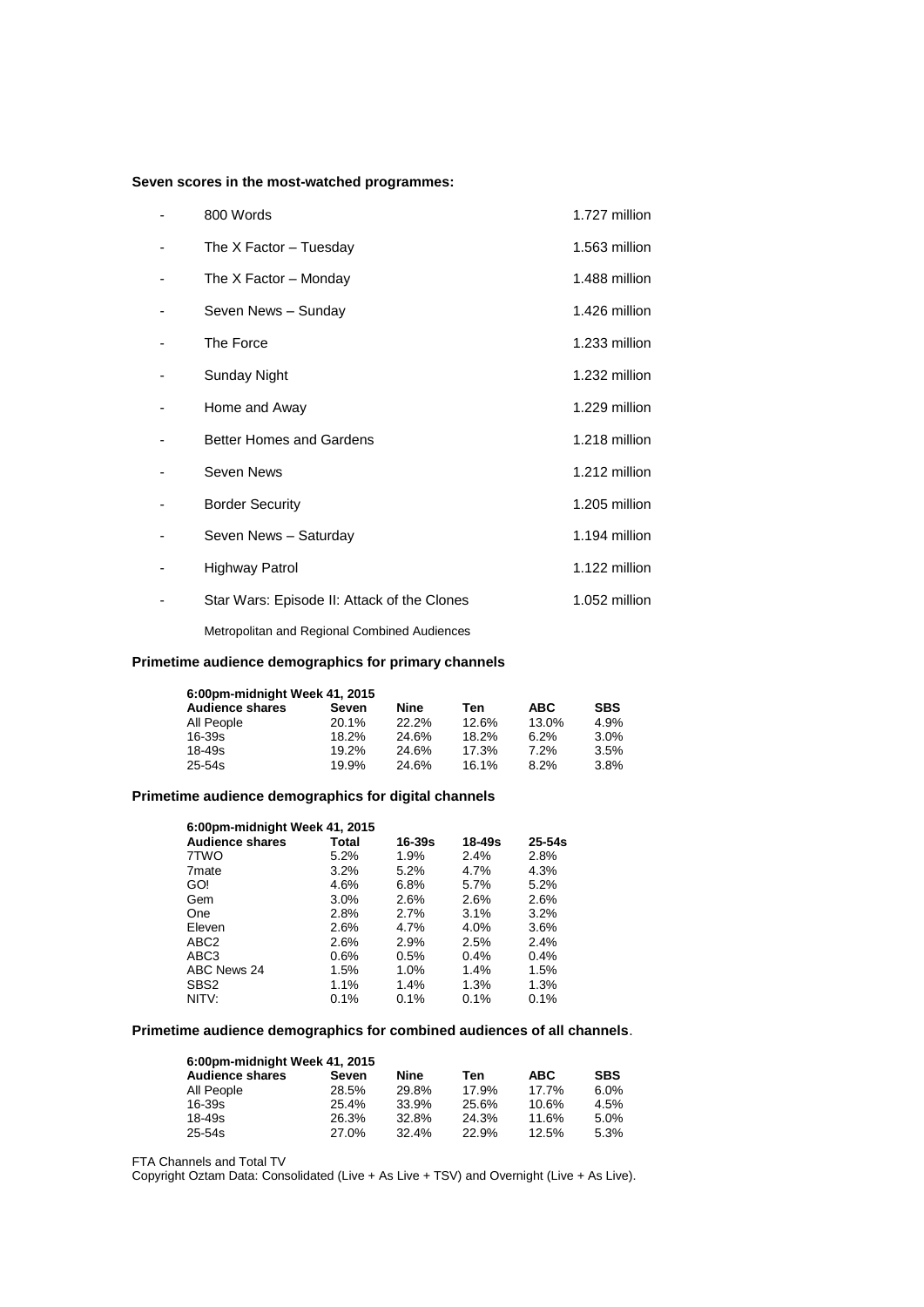# **Primetime Programming Analysis**

# **Sunday**

- Seven wins in breakfast television. Weekend Sunrise leads Weekend Today.
- Seven wins in primetime on digital channels.
	- 7TWO is the most-watched digital channel for total viewers.
	- 7mate is the most-watched digital channel for 16-39s, 18-49s and 25-54s.
- **Seven News** (1.038 million).
- **Sunday Night** (0.859 million) peaks at 1.036 million and ranks in Sunday's top ten most-watched programmes for total viewers, 16-39s, 18-49s and 25-54s.

## **Monday**

- Seven wins in news.
- Seven wins in primetime on combined audiences.
	- Seven + 7TWO + 7mate is number one for total viewers on the combined audiences of all channels.
	- Seven + 7TWO + 7mate is up 10% on Nine + Go + Gem and up 75% on Ten + One + Eleven in total viewers.
- Seven wins in primetime on digital channels.
	- 7TWO is the most-watched digital channel for total viewers.
	- 7mate is the most-watched digital channel for 16-39s, 18-49s and 25-54s.
- Seven wins in breakfast television. Sunrise leads Today.
- Seven wins in morning television. The Morning Show leads Mornings.
- Seven wins at 5:30pm. The Chase leads Hot Seat.
- Seven scores in the most-watched programmes:

| <b>All People</b><br>Seven News<br>Seven News - Today Tonight<br>The X Factor           | #1<br>#6<br>#8        | $25 - 54s$<br>The X Factor<br>Seven News<br>Seven News - Today Tonight | #2<br>#8<br>#10 |
|-----------------------------------------------------------------------------------------|-----------------------|------------------------------------------------------------------------|-----------------|
| $16 - 39s$<br>The X Factor<br>Home and Away<br>Seven News<br>Seven News - Today Tonight | #6<br>#7<br>#8<br>#10 | 18-49s<br>The X Factor<br>Seven News - Today Tonight                   | #2<br>#10       |

- **Seven News** (1.089 million). Seven News wins network up 20,000 viewers on Nine News.
- **Seven News – Today Tonight** (1.020 million).
- **The X Factor** (0.945 million) peaks at 1.172 million, wins its timeslot and is one of Monday's top two most-watched programmes for 18-49s and 25-54s.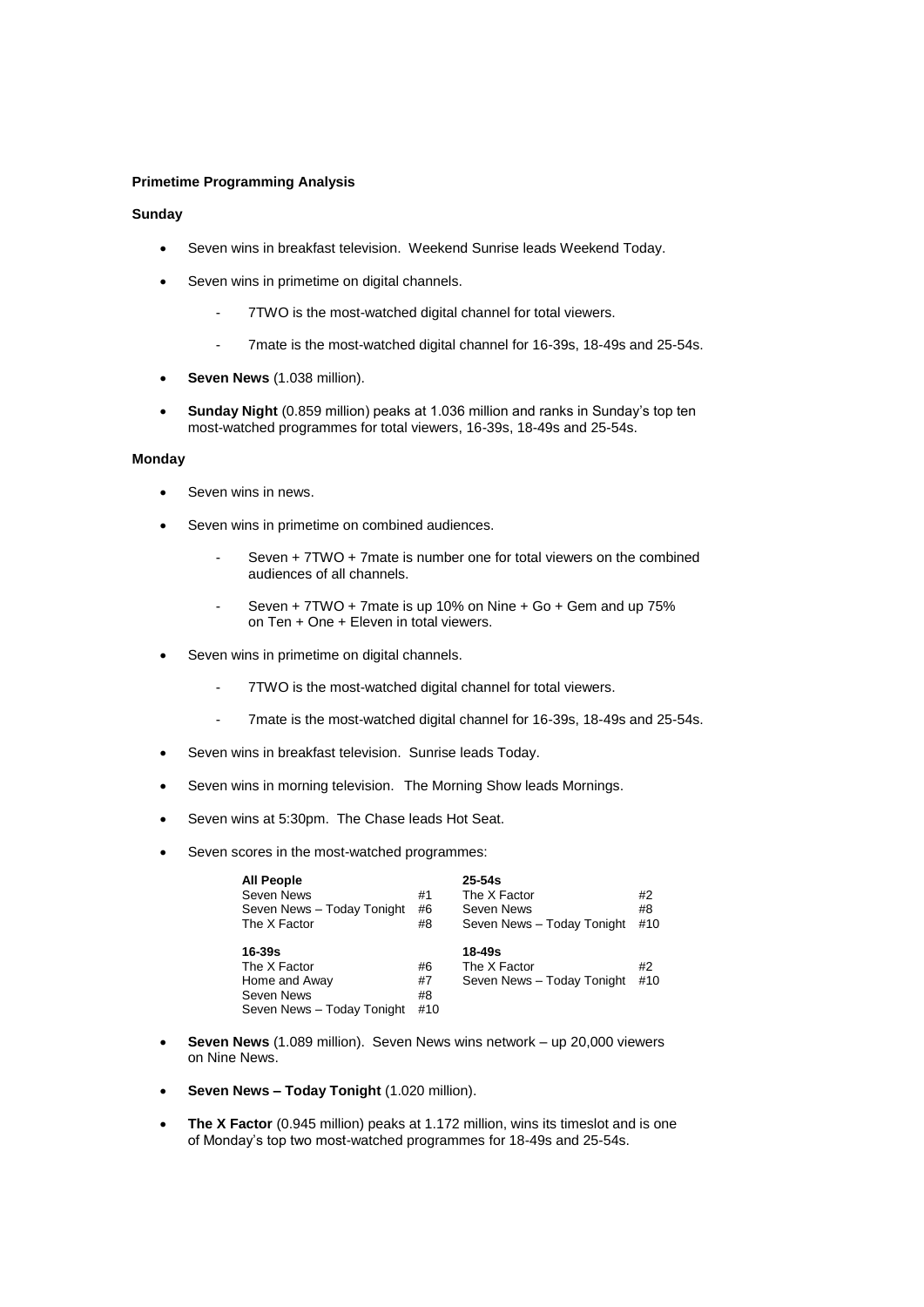# **Tuesday**

- Seven wins in primetime on primary channels.
	- Seven is number one for total viewers: up 8% on Nine and up 72% on Ten.
- Seven wins in primetime on digital channels.
	- 7TWO is the most-watched digital channel for total viewers.
	- 7mate is the most-watched digital channel for 16-39s, 18-49s and 25-54s.
- Seven wins in primetime combined audiences.
	- Seven + 7TWO + 7mate is number one for total viewers on the combined audiences of all channels.
	- Seven + 7TWO + 7mate is up 10% on Nine + Go + Gem and up 64% on Ten + One + Eleven in total viewers.
- Seven wins at 5:30pm. The Chase leads Hot Seat.
- Seven wins in breakfast television. Sunrise is up 30% on Today.
- Seven wins in morning television. The Morning Show is up 69% on Mornings.
- Seven scores in the most-watched programmes:

| <b>All People</b><br>800 Words<br>Seven News - Today Tonight<br>Seven News<br>The X Factor | #2<br>#6<br>#7<br>#8 | $25 - 54s$<br>800 Words<br>The X Factor | #3<br>#8 |
|--------------------------------------------------------------------------------------------|----------------------|-----------------------------------------|----------|
| $16 - 39s$                                                                                 |                      | 18-49s                                  |          |
| 800 Words                                                                                  | #4                   | 800 Words                               | #3       |
| The X Factor                                                                               | #6                   | The X Factor                            | #8       |
| Home and Away                                                                              | #8                   |                                         |          |
| Ramsay's Kitchen Nightmares                                                                | #10                  |                                         |          |

- **The X Factor** (0.953 million) peaks at 1.293 million, wins its timeslot and ranks in Tuesday's top ten most-watched programmes for total viewers, 16-39s, 18-49s and 25-54s.
- **800 Words** (1.055 million) peaks at 1.382 million, wins its timeslot and is one of Tuesday's top three most-watched programmes for total viewers, 16-39s, 18-49s and 25-54s – 26 share in total viewers, 25 share in 16-39s, 25 share in 18-49s and 26 share in 25-54s.
- **Ramsay's Kitchen Nightmares** (0.493 million) wins in total viewers, 16-39s, 18-49s and 25-54s – 28 share in 16-39s and 25 share in 18-49s.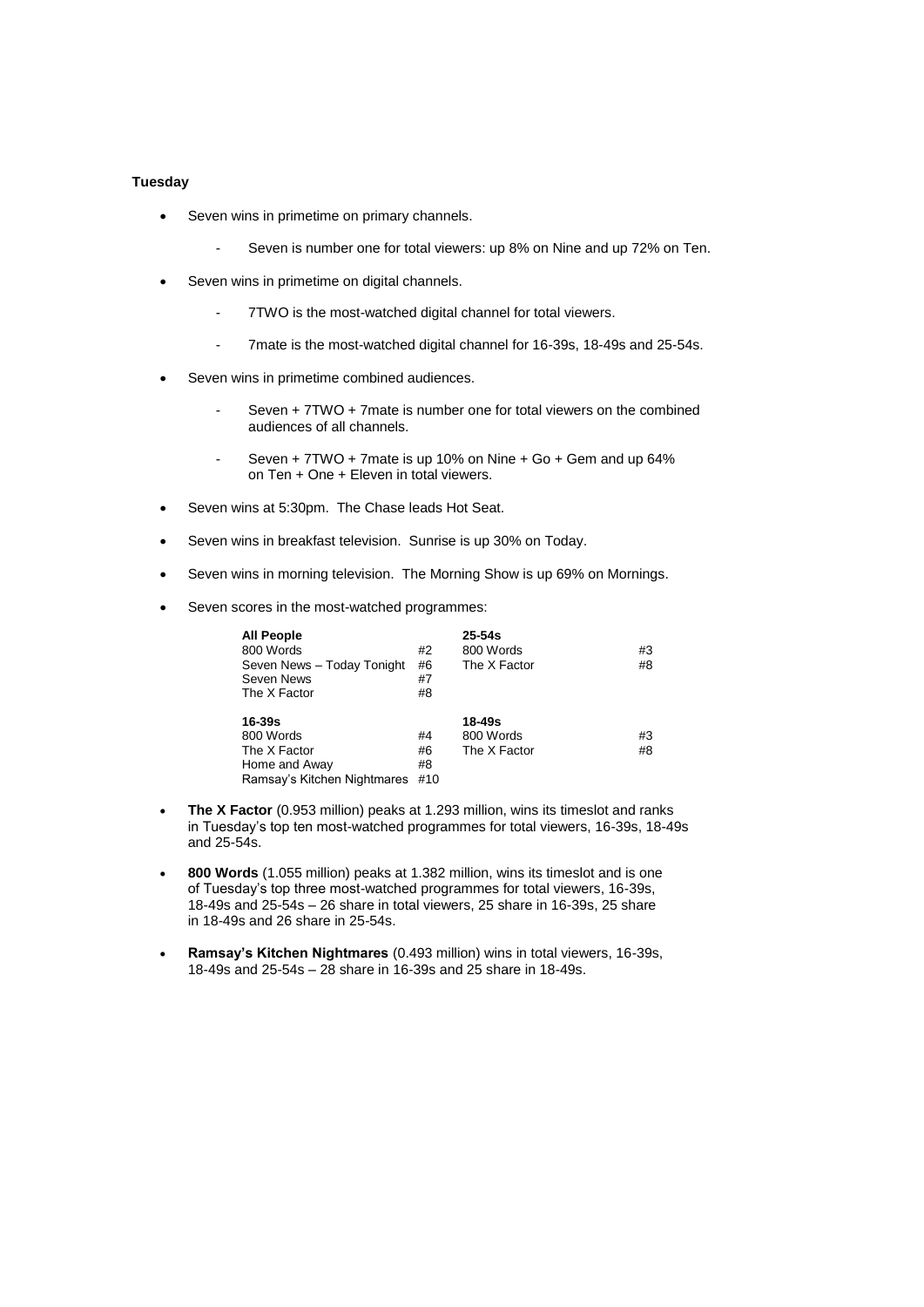# **Wednesday**

- Seven wins in primetime combined audiences.
	- Seven + 7TWO + 7mate is number one for total viewers on the combined audiences of all channels.
	- Seven + 7TWO + 7mate leads Nine + Go + Gem and is up 29% on Ten + One + Eleven in total viewers.
- Seven wins in primetime on digital channels.
	- 7TWO is the most-watched digital channel for total viewers.
- Seven wins at 5:30pm. The Chase leads Hot Seat.
- Seven wins in morning television. The Morning Show is up 19% on Mornings.

#### **Thursday**

- Seven wins in news.
- Seven wins at 5:30pm. The Chase leads Hot Seat.
- Seven wins in breakfast television. Sunrise is up 9% on Today.
- Seven wins in morning television. The Morning Show is up 36% on Mornings.
- Seven wins in primetime on digital channels.
	- 7TWO is the most-watched digital channel for total viewers.

## **Friday**

- Seven wins in news.
- Seven wins in primetime on primary channels.
	- Seven is number one for total viewers, 16-39s, 18-49s and 25-54s.
	- Seven is up 48% on Nine and up 64% on Ten in total viewers.
	- Seven is up 46% on Nine and up 15% on Ten in 16-39s. Seven is up 35% on Nine and up 10% on Ten in 18-49s. Seven is up 43% on Nine and up 23% on Ten in 25-54s.
- Seven wins in primetime combined audiences.
	- Seven + 7TWO + 7mate is number one for total viewers on the combined audiences of all channels.
	- Seven + 7TWO + 7mate is up 8% on Nine + Go + Gem and up 53% on Ten + One + Eleven in total viewers.
- Seven wins at 5:30pm. The Chase is up 19% on Hot Seat.
- Seven wins in morning television. The Morning Show leads Mornings.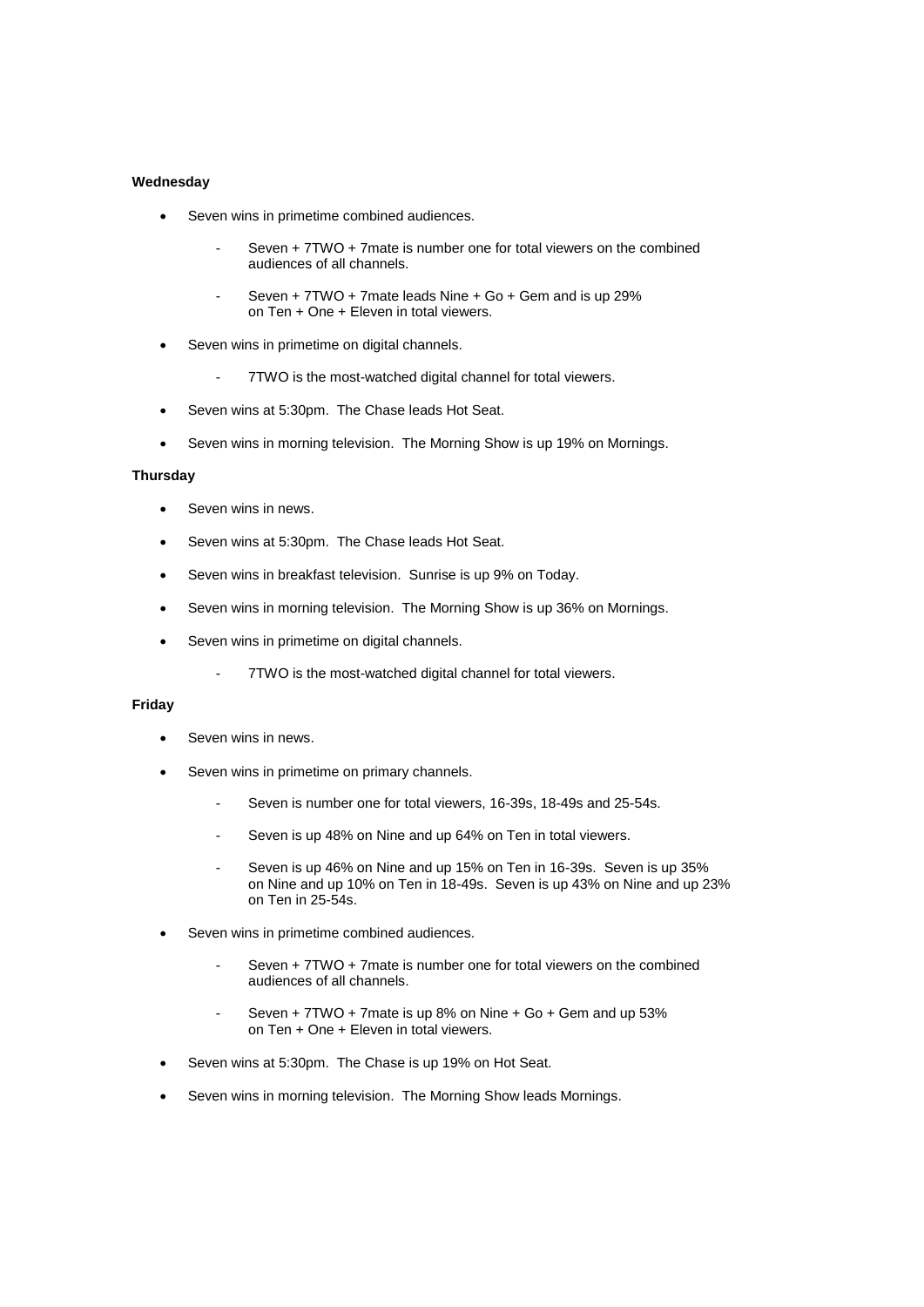Seven scores in the most-watched programmes:

| <b>All People</b><br>Seven News<br>Seven News - Today Tonight<br>Better Homes and Gardens | #1<br>#2<br>#5 | $25 - 54s$<br>Seven News<br>Better Homes and Gardens<br>Seven News - Today Tonight<br>The Bourne Identity | #4<br>#5<br>#7<br>#8 |
|-------------------------------------------------------------------------------------------|----------------|-----------------------------------------------------------------------------------------------------------|----------------------|
| $16 - 39s$                                                                                |                | 18-49s                                                                                                    |                      |
| Better Homes and Gardens                                                                  | #2             | Better Homes and Gardens                                                                                  | #5                   |
| Seven News                                                                                | #6             | Seven News                                                                                                | #6                   |
| Seven News - Today Tonight                                                                | #7             | The Bourne Identity                                                                                       | #7                   |
| The Bourne Identity                                                                       | #10            | Seven News - Today Tonight                                                                                | #9                   |

- **Seven News** (0.925 million). Seven News wins network up 85,000 viewers on Nine News, a 10% audience advantage.
- **Seven News – Today Tonight** (0.853 million). Seven News Today Tonight wins network – up 38,000 viewers on Nine News – 6:30pm, a 5% audience advantage.
- **Better Homes and Gardens** (0.796 million) wins its timeslot and ranks in Friday's top ten most-watched programmes for total viewers, 16-39s, 18-49s and 25-54s.

### **Saturday**

- Seven wins in primetime on primary channels.
	- Seven is number one for total viewers, 16-39s, 18-49s and 25-54s.
	- Seven is up 52% on Nine and up 111% on Ten in total viewers.
	- Seven is up 66% on Nine and up 64% on Ten in 16-39s. Seven is up 74% on Nine and up 86% on Ten in 18-49s. Seven is up 58% on Nine and up 93% on Ten in 25-54s.
- Seven wins in primetime on digital channels.
	- 7TWO is the most-watched digital channel for total viewers.
- Seven wins in primetime on combined audiences.
	- Seven + 7TWO + 7mate is number one for total viewers, 16-39s, 18-49s and 25-54s on the combined audiences of all channels.
	- Seven (Seven + 7TWO + 7mate) is up 42% on Nine (Nine + Go + Gem) and up 102% on Ten (Ten + One + Eleven) in total viewers.
	- Seven is up 52% on Nine and up 72% on Ten in 16-39s. Seven is up 60% on Nine and up 81% on Ten in 18-49s. Seven is up 52% on Nine and up 82% on Ten in 25-54s.
- Seven wins in breakfast television. Weekend Sunrise leads Weekend Today across 7:00-10:00am.
- Seven scores in the most-watched programmes:

| All People   |     | $25 - 54s$       |    |
|--------------|-----|------------------|----|
| Seven News   | #3  | <b>Star Wars</b> | #1 |
| Star Wars    | #4  | Seven News       | #4 |
| 16-39s       |     | 18-49s           |    |
| Star Wars    | #1  | <b>Star Wars</b> | #1 |
| Seven News   | #8  | Seven News       | #5 |
| Tron: Legacy | #10 | Tron: Legacy     | #9 |